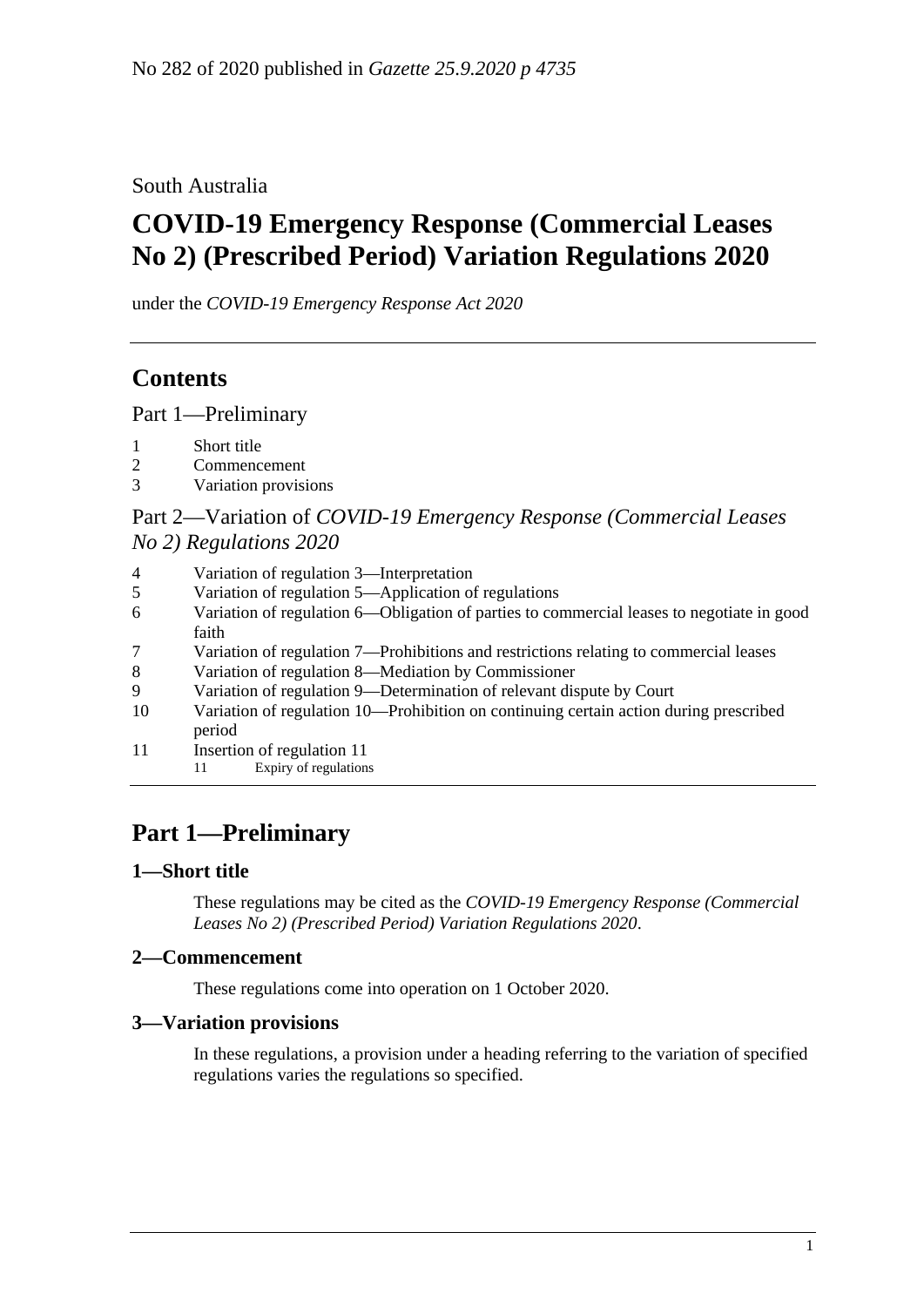## <span id="page-1-0"></span>**Part 2—Variation of** *COVID-19 Emergency Response (Commercial Leases No 2) Regulations 2020*

### <span id="page-1-1"></span>**4—Variation of regulation 3—Interpretation**

(1) Regulation 3(1)—after the definition of *affected lessee* insert:

*applicable prescribed period* means the period of time that corresponds to all prescribed periods during which a lessee of a commercial lease is an affected lessee;

(2) Regulation 3(1), definition of *JobKeeper payment*—after "Commonwealth" insert:

, as in force from time to time

(3) Regulation 3(1)—after the definition of *party* insert:

*period I* means the period beginning on 30 March 2020 and ending on 30 September 2020;

*period 2* means the period beginning on 1 October 2020 and ending on 3 January 2021;

(4) Regulation 3(1), definition of *prescribed period*—delete the definition and substitute:

*prescribed period* means 1 or both of the following:

- (a) period 1;
- (b) period 2;
- (5) Regulation 3(1), definition of *relevant dispute*, paragraph (b)—before "prescribed period" insert:

applicable

## <span id="page-1-2"></span>**5—Variation of regulation 5—Application of regulations**

(1) Regulation 5(1)—before "prescribed period" first occurring insert:

applicable

(2) Regulation 5(1)—delete "the commencement of the prescribed period" and substitute: 30 March 2020

## <span id="page-1-3"></span>**6—Variation of regulation 6—Obligation of parties to commercial leases to negotiate in good faith**

Regulation 6—before "prescribed period" insert:

applicable

## <span id="page-1-4"></span>**7—Variation of regulation 7—Prohibitions and restrictions relating to commercial leases**

(1) Regulation 7(1)—before "prescribed period" insert:

applicable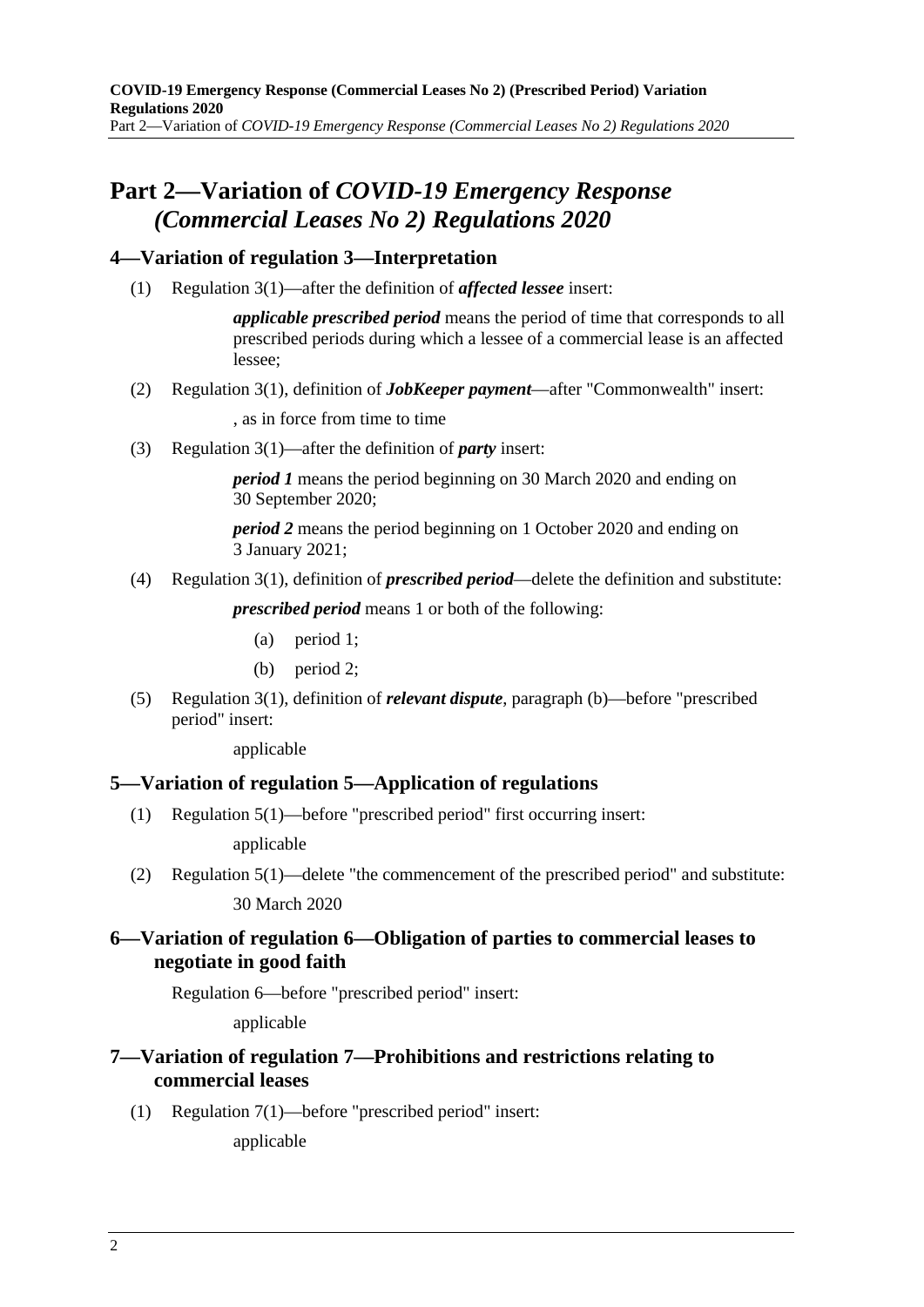- (2) Regulation 7—after subregulation (1) insert:
	- (1a) To avoid doubt, nothing in subregulation (1) prevents a lessor from taking a prescribed action against a lessee in respect of a breach of a commercial lease that occurred—
		- (a) in the case of a lessee who is an affected lessee in period 1—before the commencement of period 1; or
		- (b) in the case of a lessee who is an affected lessee in period 2 but who was not an affected lessee in period 1—before the commencement of period 2.
- (3) Regulation 7(2)—before "prescribed period" insert:

applicable

- (4) Regulation 7—after subregulation (2) insert:
	- (2a) Subregulation (2) does not apply to, or in respect of, a failure to pay rent that constitutes a breach of an agreement under a mediation under regulation 8, or an order of the Court under regulation 9 (as the case requires), made before the end of period 1 in respect of that period if—
		- (a) the agreement or order relates to the payment of rent in respect of a period that occurs after, or extends beyond, the end of period 1; and
		- (b) the breach of the agreement or order of the Court occurs in relation to the operation of that agreement or order in period 2 (in so far as it applies to that period); and
		- (c) the lessee is an affected lessee in period 2.
- (5) Regulation 7(4)—delete "the prescribed period" and substitute:

a prescribed period (or periods)

(6) Regulation 7(5)—before "prescribed period" insert:

applicable

### <span id="page-2-0"></span>**8—Variation of regulation 8—Mediation by Commissioner**

- <span id="page-2-1"></span>(1) Regulation 8—after subregulation (2) insert:
	- (2a) If the parties to a commercial lease entered into an agreement (the *initial agreement*) as contemplated by these regulations (whether under a mediation or otherwise) before the end of period 1 in relation to that period, and that agreement applies, or purports to apply, in respect of a period that occurs after, or extends beyond, the end of period 1, a party to a commercial lease may, despite the terms of that agreement, apply to the Commissioner under this regulation for mediation of a relevant dispute that relates to the terms of the initial agreement in so far as the terms apply in relation to period 2, provided that the lessee under the lease is, or is claiming to be, an affected lessee in period 2.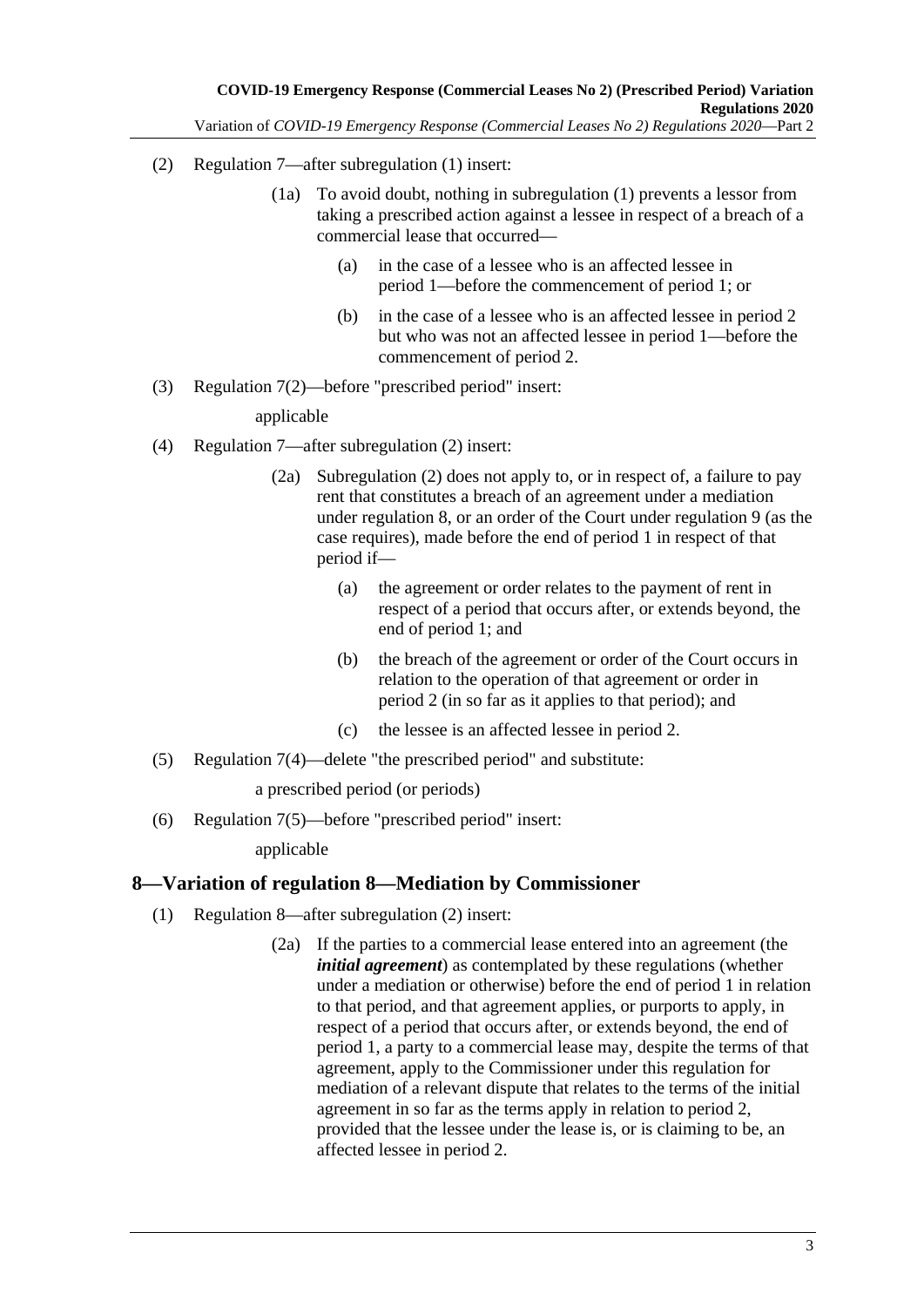- (2b) Nothing in [subregulation](#page-2-1) (2a), including any agreement reached under a subsequent mediation, may affect the operation of the initial agreement in so far as it applies in respect of period 1.
- (2) Regulation 8(4)—after "subregulation (1)" insert:

or  $(2a)$ 

#### <span id="page-3-0"></span>**9—Variation of regulation 9—Determination of relevant dispute by Court**

(1) Regulation 9(5)(e)—delete "an affected" and substitute:

a commercial

- (2) Regulation 9(5)—after paragraph (e) insert:
	- (ea) an order varying, revoking or substituting an agreement, or the terms of an agreement, entered into by the parties to the commercial lease as contemplated by these regulations (provided that where the variation, revocation or substitution of the agreement, or the terms of the agreement, relates to deferral of payment of rent, the period for which payment is deferred does not exceed 24 months from the day on which the order is made);
- (3) Regulation 9(7)—after "subregulation (5)(a)" insert:

, or (ea) where the variation, revocation or substitution of the agreement, or the terms of the agreement, relate to the granting of rent relief to an affected lessee

(4) Regulation 9(8)—after "subregulation (5)(a)" insert:

, or (ea) where the variation, revocation or substitution of the agreement, or the terms of the agreement, relate to the granting of rent relief to an affected lessee,

(5) Regulation 9(8)(b)—before "prescribed period" insert:

applicable

(6) Regulation 9(8)(c)—before "prescribed period" insert:

applicable

(7) Regulation 9(9)—after "subregulation (5)(e)" insert:

, or (ea) where the variation, revocation or substitution of the agreement, or the terms of the agreement, relates to the deferral of payment of rent

- (8) Regulation 9—after subregulation (10) insert:
	- (10a) To avoid doubt, and without limiting the operation of subregulation (10), if a lessee under a commercial lease is, or is claiming to be, an affected lessee with respect to period 2, then a party to the lease may apply to the Court under subregulation (10) for an order to vary or revoke an order made by the Court in period 1 under this regulation if that order applies, or purports to apply, in respect of a period that occurs after, or extends beyond, the end of period 1.